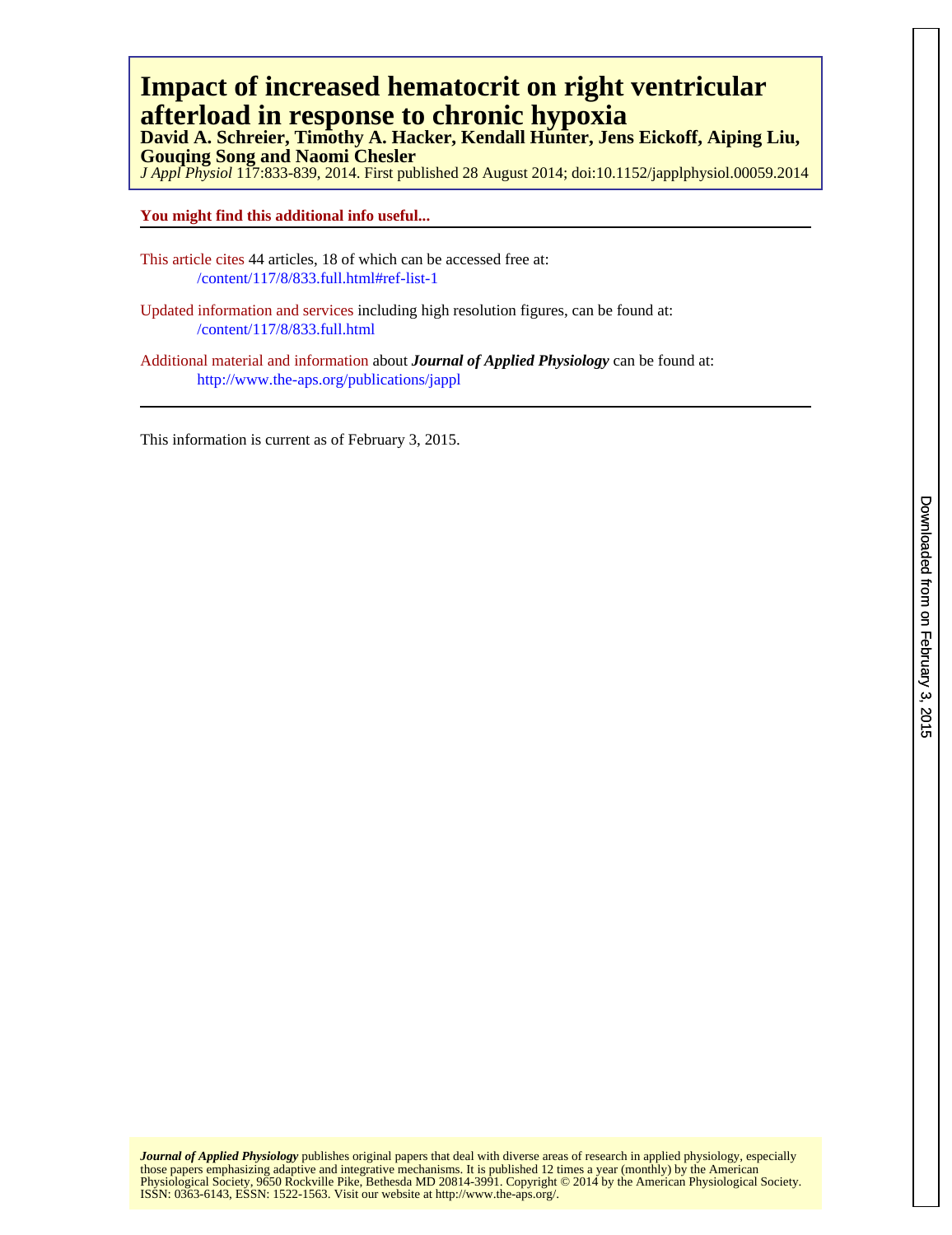# Impact of increased hematocrit on right ventricular afterload in response to chronic hypoxia

**David A. Schreier,<sup>1</sup> Timothy A. Hacker,<sup>2</sup> Kendall Hunter,<sup>3</sup> Jens Eickoff,<sup>2</sup> Aiping Liu,<sup>1</sup> Gouqing Song,<sup>2</sup> and Naomi Chesler1,2**

1 *Department of Biomedical Engineering University of Wisconsin, Madison, Wisconson;* <sup>2</sup> *Department of Medicine Medical Science Center, Madison, Wisconsin; and* <sup>3</sup> *Department of Bioengineering University of Colorado, Aurora, Colorado*

Submitted 27 January 2014; accepted in final form 20 August 2014

**Schreier DA, Hacker TA, Hunter K, Eickoff J, Liu A, Song G, Chesler N.** Impact of increased hematocrit on right ventricular afterload in response to chronic hypoxia. *J Appl Physiol* 117: 833– 839, 2014. First published August 28, 2014; doi:10.1152/japplphysiol.00059.2014.— Chronic hypoxia causes chronic mountain sickness through hypoxiainduced pulmonary hypertension (HPH) and increased hematocrit. Here, we investigated the impact of increased hematocrit and HPH on right ventricular (RV) afterload via pulmonary vascular impedance. Mice were exposed to chronic normobaric hypoxia (10% oxygen) for 10 (10H) or 21 days (21H). After baseline hemodynamic measurements,  $\sim$  500  $\mu$ l of blood were extracted and replaced with an equal volume of hydroxyethylstarch to normalize hematocrit and all hemodynamic measurements were repeated. In addition,  $\sim$  500  $\mu$ l of blood were extracted and replaced in control mice with an equal volume of 90% hematocrit blood. Chronic hypoxia increased input resistance  $(Z_0)$ increased 82% in 10H and 138% in 21H vs. CTL;  $P < 0.05$ ) and characteristic impedance ( $Z_C$  increased 76% in 10H and 109% in 21H vs. CTL;  $P < 0.05$ ). Hematocrit normalization did not decrease mean pulmonary artery pressure but did increase cardiac output such that both Z<sub>0</sub> and Z<sub>C</sub> decreased toward control levels. Increased hematocrit in control mice did not increase pressure but did decrease cardiac output such that  $Z_0$  increased. The paradoxical decrease in  $Z_C$  with an acute drop in hematocrit and no change in pressure are likely due to inertial effects secondary to the increase in cardiac output. A novel finding of this study is that an increase in hematocrit affects the pulsatile RV afterload in addition to the steady RV afterload  $(Z_0)$ . Furthermore, our results highlight that the conventional interpretation of  $Z_{\rm C}$  as a measure of proximal artery stiffness is not valid in all physiological and pathological states.

cardiopulmonary hemodynamics; chronic hypoxia; characteristic impedance; blood viscosity; pulmonary vascular impedance

CHRONIC MOUNTAIN SICKNESS (CMS), also known as Monge's disease, occurs after chronic exposure to hypoxia at high altitudes and is characterized by increased pulmonary artery pressures and pulmonary vascular resistance (29) as well as increased hematocrit (19). Chronic hypoxia also contributes to worse outcomes in lung diseases such as chronic obstructive pulmonary disease, sleep apnea, and pulmonary fibrosis (1, 10, 15). In preclinical animal models of pulmonary arterial hypertension (PAH), chronic hypoxia is often used to generate hypoxia-induced pulmonary hypertension (HPH). PAH is a debilitating disease with a low median survival of 2.8 yr (6, 17) and is characterized by remodeling throughout the pulmonary vasculature, including distal arterial narrowing and proximal and distal pulmonary artery stiffening, leading to right ventric-

ular (RV) dysfunction that progresses to RV failure as the cause of death (28). HPH in rodents recapitulates the pulmonary vascular remodeling and RV hypertrophy that occur in patients with PAH but also increases hematocrit. Indeed, the increase in hematocrit can be dramatic, from  $\sim$ 40 to  $\sim$ 70% in only a few days (12).

Increased hematocrit increases blood viscosity (2, 4, 32, 47), which has been shown to substantially increase both systemic and pulmonary vascular resistance (2, 5, 13, 16, 47). Independent of the increase in blood viscosity, hypoxia increases resistance acutely via hypoxic pulmonary vasoconstriction and chronically via pulmonary vascular remodeling (2, 27, 33, 40). The independent effects of these blood and vessel wall changes on RV afterload have received minimal attention traditionally (16). Investigation into changes in RV afterload, as a result of the increase in hematocrit, in response to chronic hypoxia could potentially lend valuable insight into the role of increased hematocrit in CMS and other lung diseases.

The most comprehensive measure of RV afterload is pulmonary vascular impedance (PVZ). Whereas resistance represents the opposition to steady flow in a vascular bed, which is largely generated by friction in small diameter vessels, impedance represents the opposition to pulsatile flow, which can be generated by stiff vessels that do not accommodate pulsations, branching, and tapering vessels that generate wave reflections, and other phenomena. The impedance to steady flow, i.e., the resistance, is represented by  $Z_0$ ; the impedance to high frequency pulsations generated by narrow, stiff vessels, i.e., the characteristic impedance, is represented by  $Z_{\rm C}$ ; and the degree of pulse wave reflections is represented by the index of wave reflection  $P_b/P_f$ . In PAH, pulmonary arterial stiffness, which is related to  $Z_C$ , is an excellent predictor of mortality from RV failure (11, 14, 18, 22, 26).

Here, we sought to investigate the impact of hematocrit on RV afterload by quantifying changes in PVZ in response to chronic hypoxia. We hypothesize that increasing hematocrit due to chronic hypoxia would be a significant contributor to  $Z_0$  and a mild or nonexistent contributor to  $Z_C$ . To test this hypothesis, we measured PVZ in live mice in situ with and without exposure to chronic hypoxia. Then, we normalized hematocrit to control levels in hypoxic mice and again measured pulmonary vascular impedance. Our results demonstrate that hematocrit is an important contributor to increased RV afterload in chronic hypoxia. To the best of our knowledge, we are the first to quantify how increased hematocrit contributes to RV afterload independent of pulmonary vascular remodeling.

Address for reprint requests and other correspondence: N. Chesler, 2146 Engineering Centers Bldg., 1550 Engineering Dr., Madison, WI 53706 (e-mail: [chesler@engr.wisc.edu\)](mailto:chesler@engr.wisc.edu).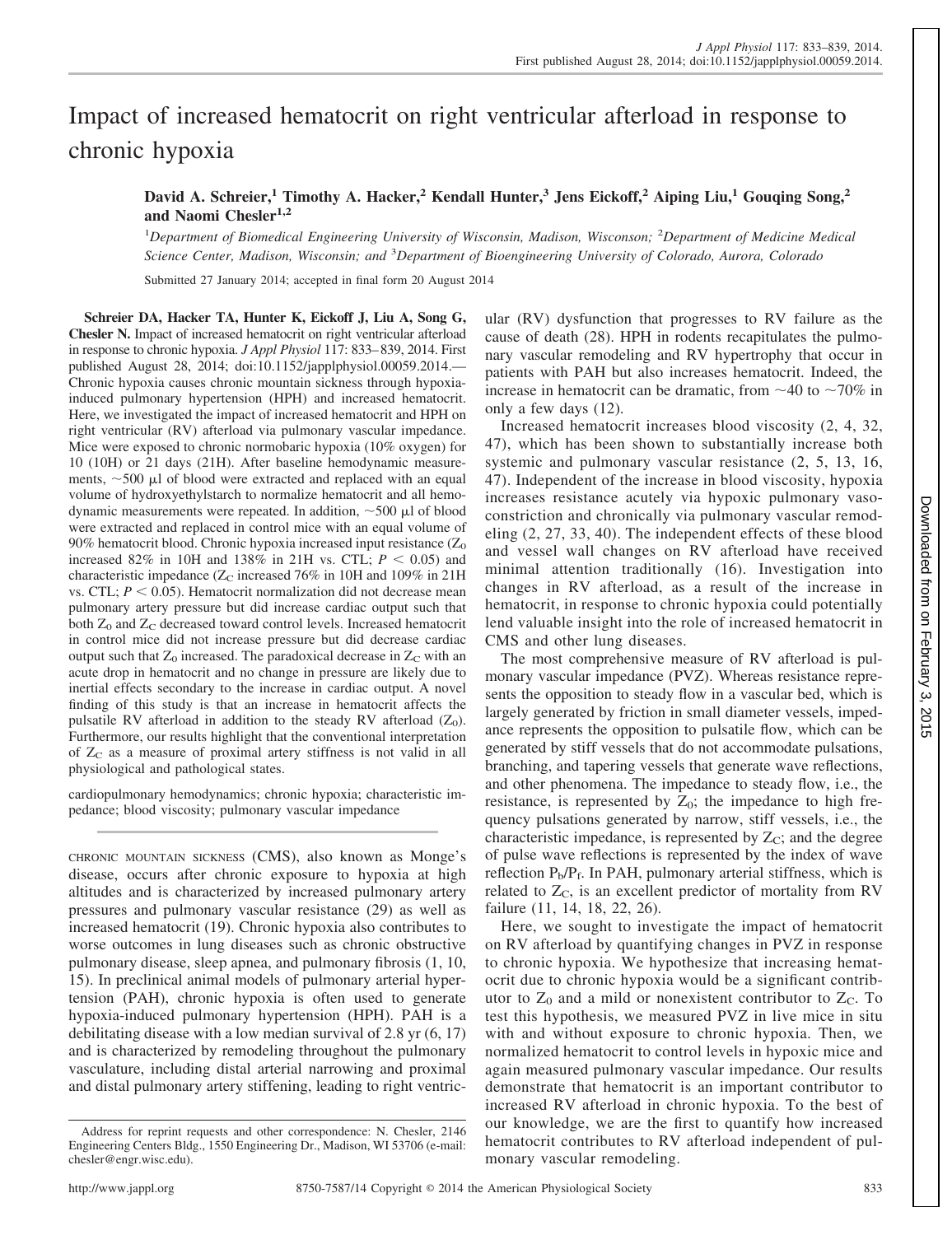## **METHODS**

*Materials.* Male C57BL6/J mice, 12–13 wk old, were obtained from Jackson Laboratory (Bar Harbor, ME) and exposed to room air (CTL,  $n = 13$ ) or chronic normobaric hypoxia (10% oxygen) for either 10 (10H,  $n = 7$ ) or 21 (21H,  $n = 7$ ) days. Normobaric hypoxia was created in environmentally controlled chambers in which nitrogen was mixed with room air; oxygen levels were measured with a sensor in the chamber (Servoflo, Lexington, MA) that controlled a relay valve on the nitrogen gas inflow line via a custom-built closed loop control system. The chamber was opened for  $10-20$  min three times per week to clean cages and replenish food and water. All mice were exposed to a 12-h light-dark cycle. The University of Wisconsin Institutional Animal Care and Use Committee approved all procedures.

*In vivo hemodynamic measurements.* Mice were anesthetized with an intraperitoneal injection of urethane solution (2 mg/g body wt), intubated, and placed on a ventilator (Harvard Apparatus, Holliston, MA) using a tidal volume of  $\sim$ 225  $\mu$ l and respiratory rate of  $\sim$ 200 breaths/min of room air. Mice were then placed supine on a heated pad to maintain body temperature at 38 –39°C. A central midline skin incision was made from the lower mandible inferior to the xiphoid process. The thoracic cavity was entered through the sternum, and the chest was carefully removed to expose the right ventricle. To confirm the absence of systemic hypertension, the right carotid artery was cannulated with a 1.2-F catheter-tip pressure transducer (Scisense, London, ON, Canada) and advanced into the ascending aorta. Hydroxyethylstarch was used to restore vascular volume due to blood loss as done previously (33). Subsequently, the apex of the right ventricle was localized and a 1.0-F pressure-tip catheter (Millar Instruments, Houston, TX) was introduced using a 20-gauge needle leaving the pericardium otherwise intact. After instrumentation was established and pressure was stabilized, the catheter was advanced to the main pulmonary artery for measurement. Pressure tracings were recorded at 5 kHz on a hemodynamic workstation (Cardiovascular Engineering, Norwood, MA). Flow measurement was performed via ultrasound (Visualsonics, Toronto, ON, Canada) with a 40-MHz probe during catheterization and recorded with the same system.

Flow was calculated by velocity time integral using spectral analysis of the digitized broadband Doppler audio signal obtained in the main pulmonary artery just distal to the pulmonary valve with the probe in a right parasternal long-axis orientation in the same location as the catheter. The probe was angled until the maximal velocity signal was obtained. Measurement at this point allows for better detection of the main pulmonary arterial inner diameter (MPA ID). Measurement of the MPA ID was taken using the long axis view from leading edge to leading edge during end systole from three different cardiac cycles; we report the average of those three.

We used MPA ID to convert the instantaneous flow velocity signal to instantaneous volume flow rate (Q) assuming a circular cross section and a blunt velocity profile. The signals were visually checked for quality and recorded for later analysis.

After all measurements were completed in the 10H and 21H groups,  $\sim$  500  $\mu$ l of blood were extracted and replaced with an equal volume of hydroxyethylstarch to normalize hematocrit to CTL levels based on pilot studies. After a 5-min stabilizing period, all hemodynamic measurements were repeated in this normalized-hematocrit state for mice exposed to chronic hypoxia for 10 days  $(10H-N<sub>Hct</sub>)$  and 21 days (21H-N<sub>Hct</sub>). Before euthanasia, a 500- $\mu$ l sample of the normalized-hematocrit blood was taken for analysis. Measurements performed on the extracted blood samples included viscosity using a cone and plate viscometer, blood gas and ion concentrations using an I-STAT portable analyzer and CG8+ cartridge, and hematocrit using a centrifuge.

After all measurements were completed in a group of CTL mice,  $\sim$  500  $\mu$ l of blood were extracted and replaced with an equal volume of a 90% hematocrit suspension. To create the 90% hematocrit

suspension, whole blood was removed from the left ventricle of C57Bl6 donor mice and then transferred to 50-ml conical tube and centrifuged at 500 *g* for 15 min at room temperature, and blood plasma was removed. The red blood cell pellet was then resuspended at 10 times red blood cell pellet volume in osmolality balanced saline solution and centrifuged again at 500 *g* for 15 min. This process was repeated four times. Finally, washed red blood cells were resuspended to a target hematocrit of 90%. Five minutes after this high hematocrit blood was administered to CTL mice, all hemodynamic measurements were repeated (CTL-H1) and then, blood extraction and replacement and all measurements were repeated a second time (CTL-H2).

*In vivo hemodynamic calculations.* The instantaneous volume flow and the pressure waveforms were signal-averaged using the ECG as a fiducial point and then processed and analyzed using custom software (Cardiovascular Engineering, Norwood, MA). Twenty consecutive cardiac cycles free of extrasystolic beats were selected and averaged. PVZ was calculated using wave intensity analysis as previously described  $(25, 34)$ . Total pulmonary vascular resistance  $(Z_0)$  was calculated as mean pulmonary arterial pressure (mPAP) divided by Q averaged over the cardiac cycle (i.e., CO). Total pulmonary arterial compliance was calculated from an exponential fit to the pulmonary arterial pressure decay during diastole (31). Characteristic impedance  $(Z<sub>C</sub>)$  was calculated from the ratio of the change in pressure to the

change in flow in early ejection. That is,  $Z_C = \frac{dP}{dQ}$ , where  $dP$  and  $dQ$ are taken before when Q reaches 95% of its maximum value. An assumption inherent in this calculation is that the system is free from reflections because the reflected waves do not have time to return to the proximal bed so early in the cardiac cycle (25). To allow further comparison of our data to the existing literature, we calculated pulse

wave velocity (PWV) as  $PWV = \frac{Z_c^* A}{\rho}$  assuming the density of blood

 $\rho = 1,060 \text{ kg/m}^3$  and cross-sectional area  $A = \pi/4$  (MPA ID)<sup>2</sup>. Finally, also based on  $Z_c$ , the pulmonary arterial pressure waveform was separated into forward  $(P_f)$  and backward  $(P_b)$  traveling components using the linear wave separation method (42). The index of global wave reflections was calculated as the ratio of the amplitude of  $P_b$  to  $P_f$ .

*Statistical analysis.* A limitation of the long axis view for calculating MPA ID is the screen resolution of the ultrasound system (80  $\mu$ m). Therefore, we performed a bootstrap analysis as a nonparametric technique to determine the effects of screen limitation on our calculation of  $Z<sub>C</sub>$ . The application of bootstrap yields a number  $N$  of resamples of each of our original calculated  $Z_C$  values per mouse to determine the true error per measurement associated with our technique (8).

For each group, the significances of the overall changes in parameters with exposure to chronic normobaric hypoxia were assessed using a one-way ANOVA for condition or generalized least squares for repeated measurements with normalized hematocrit. When the ANOVA reached statistical significance, Tukey's multiple comparisons were used for post hoc analysis. Data were considered significant for *P* values  $\leq 0.05$ . All data are presented in terms of means  $\pm$ standard error. Statistical analysis was performed using R software (Foundation for Statistical Computing, version 2.14.0).

# **RESULTS**

*Morphometric effects of chronic hypoxia.* The average body weight of the CTL mice was higher than the 10H and 21H groups (Table 1). The left ventricular weight normalized by body weight did not change between groups (Table 1). RV hypertrophy measured both by RV mass normalized by body weight and Fulton index  $(RV/LV + S)$  increased with 10 days of hypoxia and continued to increase with 21 days of hypoxia (Table 1).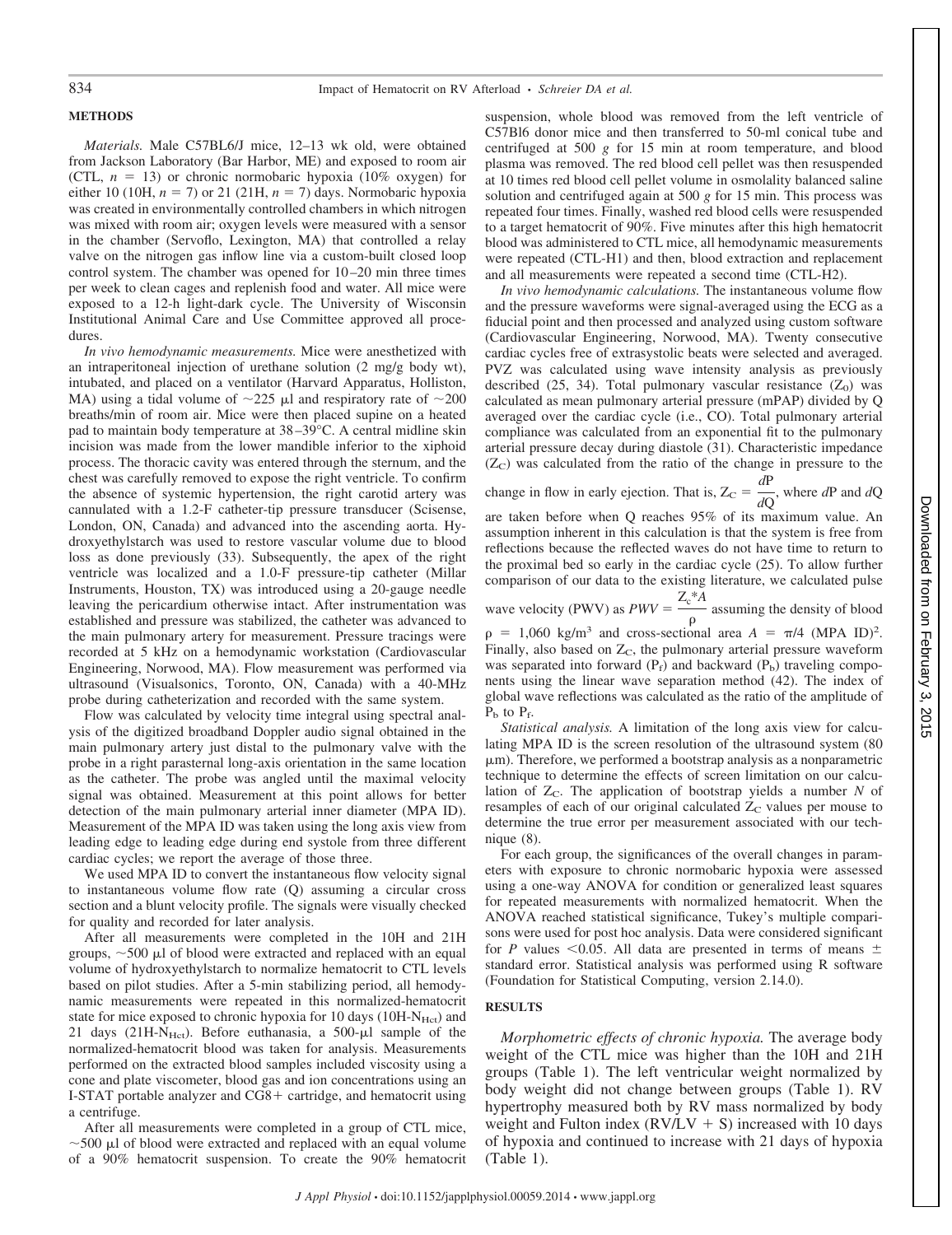Impact of Hematocrit on RV Afterload • *Schreier DA et al.* 835

■ CTL ■ CTLH1 ■ CTLH2 ■ 10H ■ 10H-NHct ■ 21H ■ 21H-NHct

Downloaded from on February 3, 2015

 $.2015$ 

Downloaded from on February 3,

Table 1. *Body weight, ventricular weights, and Fulton index for combined CTL, 10H, and 21H mice*

| CTL.            | 10H              | 21H               |
|-----------------|------------------|-------------------|
| $26.4 \pm 0.7$  | $23.0 \pm 0.3*$  | $22.5 \pm 0.5^*$  |
| $0.90 \pm 0.02$ | $1.06 \pm 0.05*$ | $1.31 \pm 0.03**$ |
| $3.3 \pm 0.1$   | $3.1 \pm 0.1$    | $3.3 \pm 0.2$     |
|                 |                  |                   |
| $0.28 \pm 0.01$ | $0.34 \pm 0.01*$ | $0.40 \pm 0.01**$ |
|                 |                  |                   |

Values are means  $\pm$  SE;  $n = 13$  for control (CTL),  $n = 7$  for chronic normobaric hypoxia for 10 days (10H), and  $n = 7$  for chronic normobaric hypoxia for 21 days (21H). BW, body weight; RV, right ventricular; LV, left ventricular; S, septum.  $*P < 0.05$  vs. CTL;  $\dagger P < 0.05$  vs. 10H.

*Hemodynamic effects of chronic hypoxia.* As expected, hematocrit increased with 10 days of chronic hypoxia and remained elevated with 21 days (Table 2). Similarly, mPAP increased with 10 days of chronic hypoxia and remained elevated with 21 days (Table 2). Cardiac output and stroke volume tended to decrease with increasing duration of hypoxia and were significantly decreased by 21 days (Table 2;  $P < 0.05$ ) for 21H vs. CTL). Pulmonary vascular resistance  $Z_0$  increased after 10 days of hypoxia and was further increased after 21 days of hypoxia (Fig. 1). Characteristic impedance  $(Z_C)$  (Fig. 2), systolic pulmonary artery pressure (sPAP), and PWV increased with 10 days of chronic hypoxia and remained elevated with 21 days. Pulmonary arterial compliance decreased with 10 days of chronic hypoxia and remained decreased with 21 days (Fig. 3). Heart rate did not change with chronic hypoxia.

Hemodynamic effects of hematocrit. An exchange of  $\sim$ 500 l of blood with hydroxyethylstarch decreased hematocrit by 39 to  $\sim$ 43% for 10H-N<sub>Hct</sub> and 21H-N<sub>Hct</sub> mice, which was similar to the control mice (Table 2). The change in hematocrit had no effect on the mPAP, sPAP, or pulse pressure but increased cardiac output and stroke volume (significant at 10 days only) (Table 2); heart rate was also decreased in the 10H-N<sub>Hct</sub> group. Consequently,  $Z_0$  was lower in the 10H-N<sub>Hct</sub> and  $21H-N<sub>Hct</sub>$  groups compared with the 10H and  $21H$  groups, respectively (Fig. 1).  $Z_C$  was lower in the 10H-N<sub>Hct</sub> and 21H-N<sub>Hct</sub> groups compared with the 10H and 21H groups, respectively, and was similar to the CTL group value (Fig. 2).



Fig. 1. Input resistance  $Z_0$  calculated as mean pulmonary arterial pressure/CO. CTL-H1 and CTL-H2, first and second hemodynamic measurements. \**P* 0.05 vs. control (CTL);  $\frac{8}{5}P < 0.05$ , normalized-hematocrit state for mice exposed to chronic hypoxia for 10 days (10H-N<sub>Hct</sub>) vs. chronic normobaric hypoxia (10% oxygen) for 10 days (10H);  $\ddagger P$  < 0.05 vs. 10H;  $\ddagger P$  < 0.05 21H-NHct vs. 21H.

Pulmonary arterial compliance increased in the 10H-N<sub>Hct</sub> and 21H-N<sub>Hct</sub> groups compared with the 10H and 21H groups, respectively, but the change was only significant at 21 days (Fig. 3).

One exchange of  $\sim$  500  $\mu$ l of CTL mouse blood with 90% hematocrit suspension increased hematocrit by 38 to  $\sim$  58%; the second exchange of  $\sim$  500  $\mu$ l increased hematocrit overall by 66 to  $\sim$ 70% (Table 3). The increase in hematocrit in CTL mice had no effect on mPAP, sPAP, diastolic (d)PAP, diameter of the main pulmonary arterial, stroke volume, pulse pressure, PWV, or  $Z_C$  (Table 3). However, heart rate decreased and therefore cardiac output decreased in the CTL-H1 and CTL-H2 groups.  $Z_0$  tended to increase with the first exchange and became significantly increased after the second exchange with the high hematocrit suspension in CTL mouse lungs (Fig. 1).

The bootstrap analysis of  $Z_C$  followed identical trends as the original measurements with increased standard error in each

Table 2. *Hemodynamic parameters derived from pulmonary artery pressure and flow waveforms in combined CTL, 10H, 10H-NHct, 21H, and 21H-NHct mice*

| $\cdots$                           |                 |                   |                  |                    |                        |
|------------------------------------|-----------------|-------------------|------------------|--------------------|------------------------|
|                                    | <b>CTL</b>      | 10H               | $10H-NHct$       | 21H                | $21H-NHct$             |
| Heart rate                         | $562 \pm 10$    | $583 \pm 4$       | $548 \pm 7$ §    | $562 \pm 14$       | $557 \pm 16$           |
| Hct, $%$                           | $42.0 \pm 1.2$  | $71.3 \pm 1.3^*$  | $44.3 \pm 1.9$ § | $69.9 \pm 1.8^*$   | $42.3 \pm 2.0$ †       |
| mPAP, mmHg                         | $15.7 \pm 1.6$  | $26.2 \pm 1.8^*$  | $24.3 \pm 1.9$   | $21.3 \pm 1.5^*$   | $21.3 \pm 2.3$         |
| $dPAP$ , mm $Hg$                   | $11.0 \pm 1.4$  | $20.4 \pm 1.6^*$  | $18.0 \pm 1.6$   | $15.5 \pm 1.5$     | $15.7 \pm 2.3$         |
| $sPAP$ , mm $Hg$                   | $22.4 \pm 2.0$  | $37.8 \pm 2.5^*$  | $37.0 \pm 2.5$   | $33.4 \pm 1.8^*$   | $32.4 \pm 2.4$         |
| Diameter MPA, mm                   | $1.38 \pm 0.02$ | $1.37 \pm 0.02$   | $1.39 \pm 0.01$  | $1.37 \pm 0.01$    | $1.35 \pm 0.03$        |
| RV cardiac output, ml/min          | $11.9 \pm 0.5$  | $10.7 \pm 0.5$    | $12.8 \pm 0.5$ § | $9.5 \pm 0.5^*$    | $10.7 \pm 0.5$         |
| Stroke volume, µ1                  | $21.3 \pm 1.0$  | $18.3 \pm 0.8$    | $23.3 \pm 0.98$  | $17.1 \pm 1.2^*$   | $19.3 \pm 0.8$         |
| Pulse pressure, mmHg               | $11.4 \pm 0.8$  | $17.3 \pm 1.6^*$  | $19.0 \pm 1.0$   | $18.0 \pm 0.8^*$   | $16.7 \pm 0.5$         |
| Pulse wave velocity, mm/ms         | $0.39 \pm 0.03$ | $0.67 \pm 0.4*$   | $0.49 \pm 0.058$ | $0.81 \pm 0.06*$   | $0.42 \pm 0.03$ †      |
| $Z_C$ , mmHg·min <sup>-1</sup> ·ml | $0.26 \pm 0.02$ | $0.46 \pm 0.03*$  | $0.33 \pm 0.048$ | $0.55 \pm 0.03*$   | $0.29 \pm 0.02$ †      |
| $Z_{\rm C}$ (bootstrap method)     | $0.27 \pm 0.07$ | $0.46 \pm 0.08^*$ | $0.35 \pm 0.07$  | $0.56 \pm 0.10^*$  | $0.28 \pm 0.06\dagger$ |
| $Q_{\text{max}}$ , mm/ms           | $0.60 \pm 0.02$ | $0.55 \pm 0.02$   | $0.60 \pm 0.018$ | $0.41 \pm 0.01$ *‡ | $0.59 \pm 0.02$ †      |
| $P_h/P_f$                          | $0.28 \pm 0.01$ | $0.30 \pm 0.03$   | $0.35 \pm 0.04$  | $0.32 \pm 0.02$    | $0.40 \pm 0.03$        |

Values are means  $\pm$  SE;  $n = 13$  for CTL,  $n = 7$  for 10H, and 10H-N<sub>Hct</sub>, and  $n = 7$  for 21H and 21H-N<sub>Hct</sub>. N, normalized; Hct, hematocrit; mPAP, mean pulmonary artery pressure; sPAP, systolic pulmonary artery pressure; dPAP, diastolic pulmonary artery pressure; MPA, main pulmonary artery; RV, right ventricular; Z<sub>C</sub>, characteristic impedance; Q<sub>max</sub>, maximum flow; P<sub>b</sub>/P<sub>f</sub>, backward and forward pressure waveforms. \**P* < 0.05 vs. CTL;  $\dagger P$  < 0.05 21H-N<sub>Hct</sub> vs. 21H;  $\ddagger P$  < 0.05 vs. 10H;  $\frac{8}{5}P$  < 0.05 10H-N<sub>Hct</sub> vs. 10H.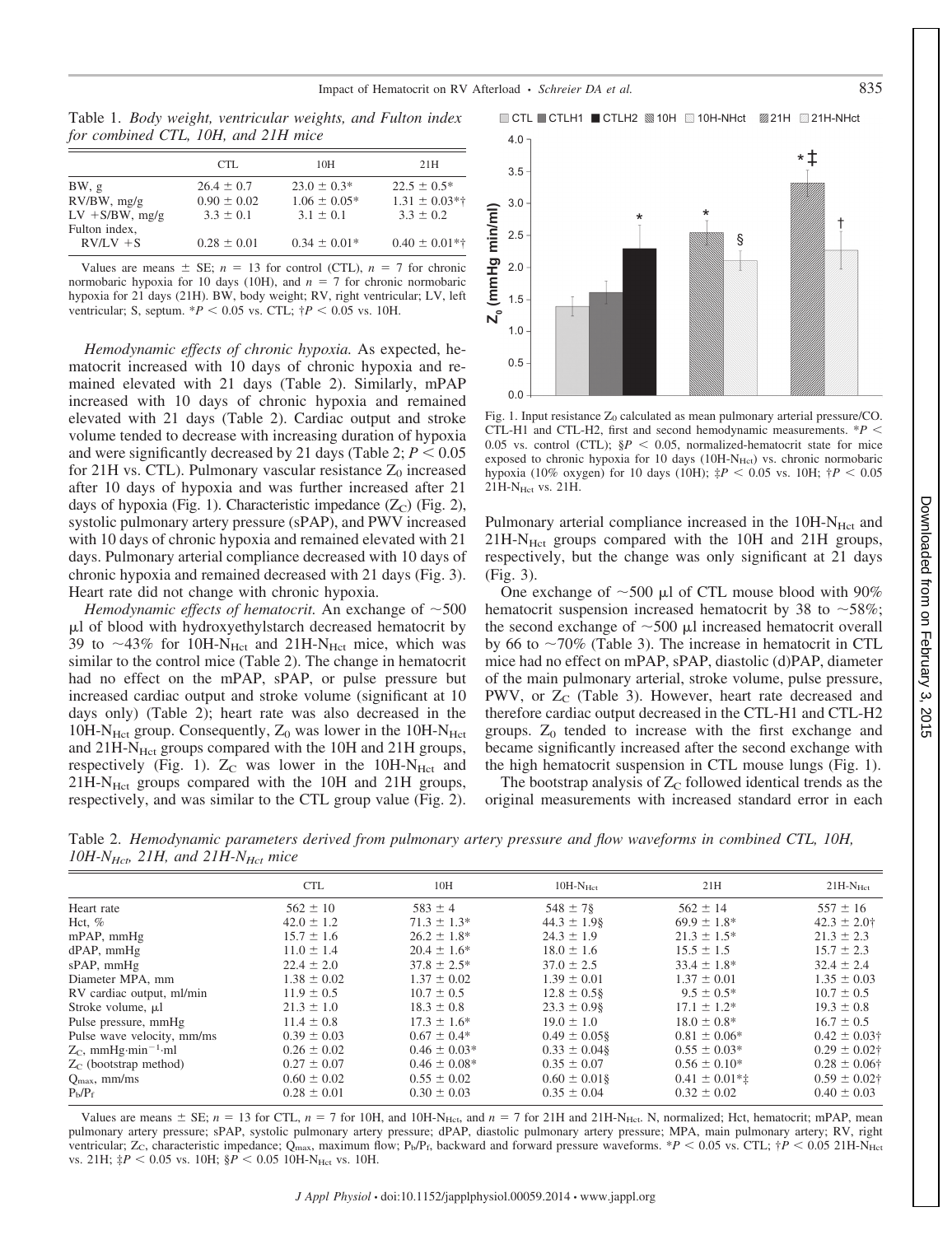

Fig. 2. Characteristic impedance  $Z_C$  calculated from pressure/flow ( $dP/dQ$ ) when Q reaches 95% of its maximal value.  $*P$  < 0.05 vs. CTL;  $\$P$  < 0.05 10H-N<sub>Hct</sub> vs. 10H;  $\uparrow$ P < 0.05 21H-N<sub>Hct</sub> vs. 21H.

group (Table 2). The increased standard error removed the significant decrease in  $Z_{\rm C}$  between the 10H and 10H-N $_{\rm Het}$ groups, while the significance between  $21H$  and  $21H-N<sub>Hct</sub>$ groups was not affected nor was the significance among the CTL, 10H, and 21H groups.

*Effects of hematocrit on blood viscosity and blood gases.* As expected, blood viscosity increased with chronic hypoxia exposure. The reduction of hematocrit returned blood viscosity to control levels (Table 4). In addition, the transfused (with hydroxyethylstarch) blood in hypoxic animals demonstrated similar shear stress-shear rate curves as the control blood (data not shown). The yield stress was  $0.085 \pm 0.005$  dyn/cm<sup>2</sup> for the CTL group,  $0.11 \pm 0.01$  dyn/cm<sup>2</sup> for both 10H and 21H groups, and  $0.074 \pm 0.01$  dyn/cm<sup>2</sup> for both 10H-N<sub>Hct</sub> and  $21H-N<sub>Hct</sub>$  groups in agreement with previous measurements (41). The pH was stable for all five groups: CTL, 10H,  $10H-N<sub>Hct</sub>$ ,  $21H$ , and  $21H-N<sub>Hct</sub>$  (Table 4). Similarly, the partial pressures for oxygen  $(pO_2)$  and carbon dioxide  $(pCO_2)$  and



Fig. 3. Total pulmonary arterial compliance from an exponential fit to the pulmonary arterial pressure decay during diastole.  $*P$  <0.05 vs. CTL;  $\dagger P$  < 0.05 21H-N<sub>Hct</sub> vs. 21H.

Table 3. *Hemodynamic parameters derived from pulmonary artery pressure and flow waveforms in separate CTL, CTL-H1, and CTL-H2 mice*

|                                    | <b>CTL</b>      | CTL-H1           | CTL-H <sub>2</sub> |
|------------------------------------|-----------------|------------------|--------------------|
| Heart rate                         | $563 \pm 13$    | $522 \pm 14*$    | $464 \pm 19$ *     |
| Hct, $%$                           | $44.7 \pm 1.4$  | $58.3 \pm 2.0^*$ | $69.4 \pm 1.6^*$   |
| $mPAP$ , $mmHg$                    | $16.4 \pm 1.1$  | $15.0 \pm 0.9$   | $17.9 \pm 2.0$     |
| dPAP, mmHg                         | $11.1 \pm 1.0$  | $9.7 \pm 1.0$    | $12.8 \pm 2.3$     |
| $sPAP$ , mm $Hg$                   | $22.1 \pm 1.3$  | $20.9 \pm 1.1$   | $23.4 \pm 1.6$     |
| Diameter MPA, mm                   | $1.41 \pm 0.03$ | $1.41 \pm 0.02$  | $1.37 \pm 0.03$    |
| RV cardiac output, ml/min          | $12.2 \pm 0.8$  | $9.6 \pm 0.9*$   | $8.1 \pm 0.6^*$    |
| Stroke volume, µl                  | $21.6 \pm 1.4$  | $18.3 \pm 1.3$   | $17.3 \pm 1.6$     |
| Pulse pressure, mmHg               | $11.1 \pm 0.6$  | $11.0 \pm 1.0$   | $10.4 \pm 1.3$     |
| Pulse wave velocity, mm/ms         | $0.37 \pm 0.04$ | $0.40 \pm 0.04$  | $0.35 \pm 0.05$    |
| $Z_C$ , mmHg·min <sup>-1</sup> ·ml | $0.24 \pm 0.03$ | $0.26 \pm 0.03$  | $0.25 \pm 0.05$    |
| $Z_{\rm C}$ (Bootstrap method)     | $0.24 \pm 0.09$ | $0.26 \pm 0.05$  | $0.26 \pm 0.09$    |
| $Q_{\text{max}}$ , mm/ms           | $0.62 \pm 0.03$ | $0.61 \pm 0.04$  | $0.54 \pm 0.02$    |
| $P_b/P_f$                          | $0.29 \pm 0.02$ | $0.34 \pm 0.03$  | $0.40 \pm 0.04*$   |
|                                    |                 |                  |                    |

Values are means  $\pm$  SE;  $n = 7$  for CTL,  $n = 7$  for CTL-H1, and  $n = 5$  for CTL-H2. CTL-H1 and CTL-H2, first and second hemodynamic measurements.  $*P < 0.05$  vs. CTL.

blood oxygen saturation ( $sO_2\%$ ) remained constant for all five groups (Table 4). The hemoglobin increased in the 10H and  $21H$  group and the  $10H-N_{Hct}$  and  $21H-N_{Hct}$  groups demonstrated decreased hemoglobin compared with the 10H and 21H groups, respectively (Table 4).

#### **DISCUSSION**

The major, novel contribution of this study is the quantification of the impact of the chronic hypoxia-induced increase in hematocrit on the pulsatile components of RV afterload in addition to the steady components of RV afterload  $(Z_0)$ .

Exchanging  $\sim$  500  $\mu$ l of blood with hydroxyethylstarch returned hematocrit and hemoglobin levels in chronic hypoxic mice to near control values (Table 2). For the first time, we quantitatively demonstrate that increases in  $Z_0$ , which occur with chronic hypoxia in a mouse model, are decreased with a reduction in hematocrit to control levels. In addition, increasing hematocrit acutely in CTL mice resulted in an increased  $Z_0$ once a hematocrit level of  $\sim 70\%$  (CTL-H2, with hematocrit, comparable to that in the 10H and 21H groups) was achieved (Fig. 1). These findings are consistent with a prior study in rats with CMS in which hemodilution from hematocrit of  $\sim$ 70 to  $\sim$  40% decreased pulmonary vascular resistance (7). Our results are also consistent with a clinical study in which patients with CMS had increased cardiac output and decreased pulmonary artery pressure with hemodilution (44), suggesting decreased resistance with return to a normal hematocrit.

The effect of hematocrit on the unsteady, time-dependent opposition to blood flow is not as simple, since a return to control hematocrit levels decreased  $Z_{\rm C}$  in the mice exposed to 10 and 21 days of hypoxia but an increase in hematocrit to 70% in control mice had no effect on  $Z<sub>C</sub>$ . Similarly, PWV returns to control levels and pulmonary arterial compliance is improved when hematocrit returns to control levels in chronically hypoxic mice, but there were no changes in PWV or compliance when hematocrit was increased in control mice (Table 2 and Fig. 3). Our results confirm that these metrics do not only reflect arterial wall constitutive behavior but rather are also blood rheology and heart rate dependent.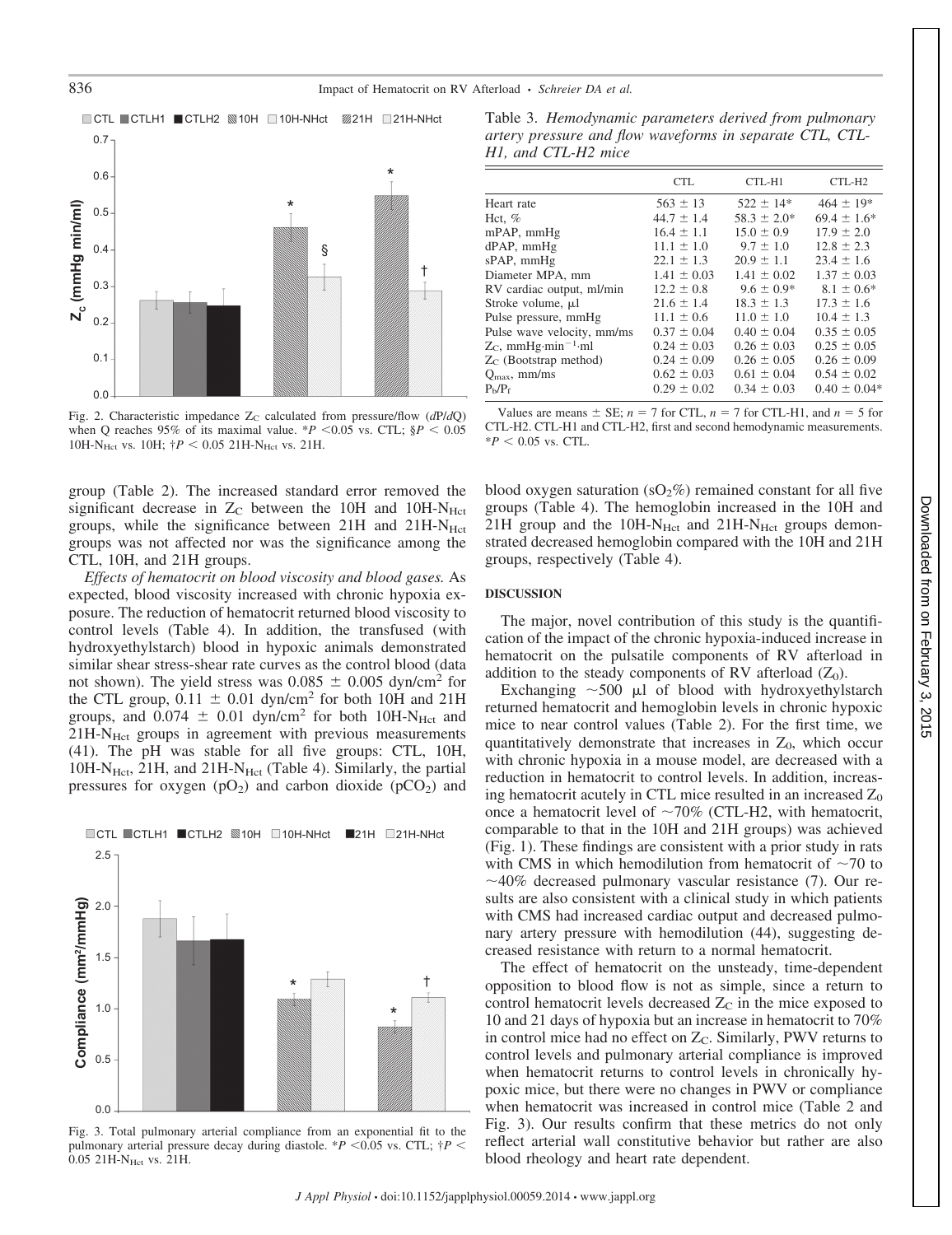# Impact of Hematocrit on RV Afterload · *Schreier DA et al.* 837

|                                                                       | <b>CTL</b>      | 10H              | $10H-NHer$      | 21H              | $21H-NHer$      |
|-----------------------------------------------------------------------|-----------------|------------------|-----------------|------------------|-----------------|
|                                                                       | $7.33 \pm 0.04$ | $7.27 \pm 0.03$  | $7.24 \pm 0.07$ | $7.26 \pm 0.03$  | $7.24 \pm 0.01$ |
| pH<br>$pO_2$ , mmHg                                                   | $83.7 \pm 9.8$  | $85.7 \pm 19.0$  | $81.5 \pm 11.2$ | $69.7 \pm 6.4$   | $66.0 \pm 10.4$ |
| $SO2, \%$                                                             | $92.0 \pm 2.0$  | $93.3 \pm 4.2$   | $94.5 \pm 1.2$  | $90.7 \pm 0.8$   | $89.0 \pm 4.9$  |
| $pCO2$ , mmHg                                                         | $27.8 \pm 4.4$  | $29.4 \pm 4.7$   | $35.2 \pm 7.0$  | $25.4 \pm 1.5$   | $23.2 \pm 2.6$  |
| Hemoglobin, g/dl                                                      | $14.1 \pm 1.0$  | $20.6 \pm 0.6^*$ | $14.5 \pm 0.58$ | $19.6 \pm 0.2^*$ | $14.2 \pm 0.3$  |
| Shear stress, dyn/cm <sup>2</sup> , at $\gamma = 131$ s <sup>-1</sup> | $6.6 \pm 0.1$   | $8.1 \pm 0.5^*$  | $5.7 \pm 0.58$  | $8.4 \pm 0.3*$   | $6.1 \pm 0.2$ † |
| Viscosity, cP at $\gamma = 131$ s <sup>-1</sup>                       | $5.0 \pm 0.1$   | $6.1 \pm 0.3^*$  | $4.4 \pm 0.28$  | $6.4 \pm 0.2^*$  | $4.6 \pm 0.1$   |

Table 4. Arterial blood gas, shear stress and blood viscosity in CTL, 10H, 10H-N<sub>Hct</sub>, 21H, and 21H-N<sub>Hct</sub> mice

Values are means  $\pm$  SE;  $n = 6$  for CTL,  $n = 7$  for 10H, and  $n = 7$  for 21H. pO<sub>2</sub>, partial pressure of oxygen; pCO<sub>2</sub>, partial pressure of carbon dioxide; sO<sub>2</sub>, blood oxygen saturation. \**P* < 0.05 vs. CTL;  $\frac{1}{7}P$  < 0.05 21H-N<sub>Hct</sub> vs. 21H;  $\frac{8P}{5}$  < 0.05 10H-N<sub>Hct</sub> vs. 10H.

Characteristic impedance,  $Z_C$ , is frequently interpreted as a measure of arterial stiffness. Indeed, in the absence of viscous effects, such as in the artery wall and at the blood-artery

interact,  $Z_C$  can be approximated as  $\sqrt{\frac{\rho^* E^* h}{2^* \pi^2 * r}}$  $2*\pi^{2}*r$ where  $E$  is arterial elastic modulus, *h* is arterial wall thickness, and *r* is arterial inner radius (37). However, it is important to note that  $Z<sub>C</sub>$  can be calculated as the square root of the blood inertance divided by the compliance of the proximal segments of the arterial network (23). When blood inertance is constant, the simplistic relationship between  $Z_C$  and compliance (inverse stiffness) is valid. However, when blood inertance is not constant, such as occurs when stroke volume or cardiac output increase due to hematocrit normalization in hypoxic animals (or when cardiac output decreases due to increased hematocrit in control animals) as shown here, these effects must be taken into account.

A more widely applicable definition of  $Z_C$  includes  $Z_L$ , the longitudinal impedance and  $Z_T$ , the transverse impedance as  $Z_C = \sqrt{Z_L * Z_T}$ . The longitudinal impedance depends on viscosity and Womersley number, which itself depends on radius and the square root of density, heart rate, and inverse of viscosity. Therefore,  $Z_C$  increases with the square root of viscosity (24, 43, 45), which is one mechanism by which hematocrit normalization likely decreased  $Z<sub>C</sub>$ . This suggestion is supported by a prior study by Fischer et al. (9) that demonstrated that blood viscosity has a strong influence on arterial wall elasticity in the systemic circulation. Furthermore,  $Z_C$ depends on heart rate, which likely explains the lack of increase in  $Z_{\rm C}$  in the high hematocrit control mice. That is, while increased blood viscosity should increase  $Z_L$  and thus  $Z_C$ , decreased heart rate should decrease Womersley number and thus  $Z_L$ , such that no change in either  $Z_L$  or  $Z_C$  is a reasonable result.

That said, we cannot exclude an interaction effect between pulmonary vascular remodeling and viscosity that affects pulmonary vascular pulsatile pressure-flow relationships. Experiments conducted in an isolated, ventilated, and perfused lung setup with pulsatile flow (36–38), varying perfusate viscosity, and different states of lung remodeling would be an ideal way to answer this question. Furthermore, in an ex vivo setup, cardiac output, including stroke volume and heart rate, could be kept identical between groups. Finally, since distal arterial stiffness can be measured in an isolated lung experiment (40), if coupled with isolated vessel tests in which proximal arterial stiffness can be directly measured (35), experiments such as these would shed new light on the ways in which  $Z_c$ , PWV,

and pulse pressure relate to pulmonary arterial stiffness in normal and high hematocrit states.

The reduction of hematocrit to control levels did not affect sPAP, dPAP, mPAP, or pulse pressure in the chronically hypoxic mice (Table 2). Previous clinical studies have demonstrated that small increases in hematocrit tend to decrease mean pulmonary artery pressure, while dramatic increases in hematocrit increase pressure and decrease flow (5, 13). Despite the increased oxygen-carrying capacity of high hematocrit blood, evidence suggests that the increase in vascular resistance decreases peripheral oxygen delivery (21). In addition, our hematocrit normalization reduced the oxygen carrying capacity of the blood. The reduction in oxygen carrying capacity of blood may have been the cause of the significant increase in stroke volume and cardiac output in the  $10H-N<sub>Hct</sub>$  mice. This suggests that the increases in cardiac output with hematocrit normalization were a regulatory response.

Several limitations should be noted. We did not measure blood density but Wang et al. (39) suggest that blood density changes 1.4% between a hematocrit of  $\sim$ 70 and  $\sim$ 40%. Also, the hydroxyethylstarch added to normalize hematocrit has similar density to plasma  $(1,077$  to  $1,060$  kg/m<sup>3</sup>). The change in yield stress between 10H and 21H mice compared with  $10H-N<sub>Hct</sub>$  and  $21H-N<sub>Hct</sub>$  was 33%, and the change in blood viscosity at a shear rate of 131  $s^{-1}$  was 29%. Therefore, we anticipate the effects of potential blood density changes on  $Z_0$ and  $Z<sub>C</sub>$  would be smaller and less important compared with the effects of viscosity and/or yield stress changes. Also, all hemodynamic measurements were obtained with mice in an anesthetized state, which may affect heart rate and thus cardiac output. However, the normal range of mouse heart rates in a nonanesthetized state is  $\sim$  460–620 beats/min (30). In our study heart rate only varied from  $\sim$  522–583 beats/min, with the exception of the 464 beats/min of the CTL-H2 group. This greater consistency of heart rate in the anesthetized state is an advantage since cardiac output will be more consistent between groups. The approach we used to normalize hematocrit in hypoxic mice, blood replacement with a cell-free solution, has been previously used to model hemorrhagic shock, which can lead to microthrombi formation. We used hydroxyethylstarch, which has been shown to limit microthrombi formation (3). Also, we measured hemodynamics  $\sim$  5 min after hematocrit normalization, which is less than the time in which microthrombi begin to form  $(\sim 60 \text{ min})$  (20). Repeated hemodilution via replacement of whole blood with hydroxyethylstarch may alter iron reserves in the blood and consequently mean corpuscular volume and pliability of the erythrocytes (46). Given that Downloaded from on February 3,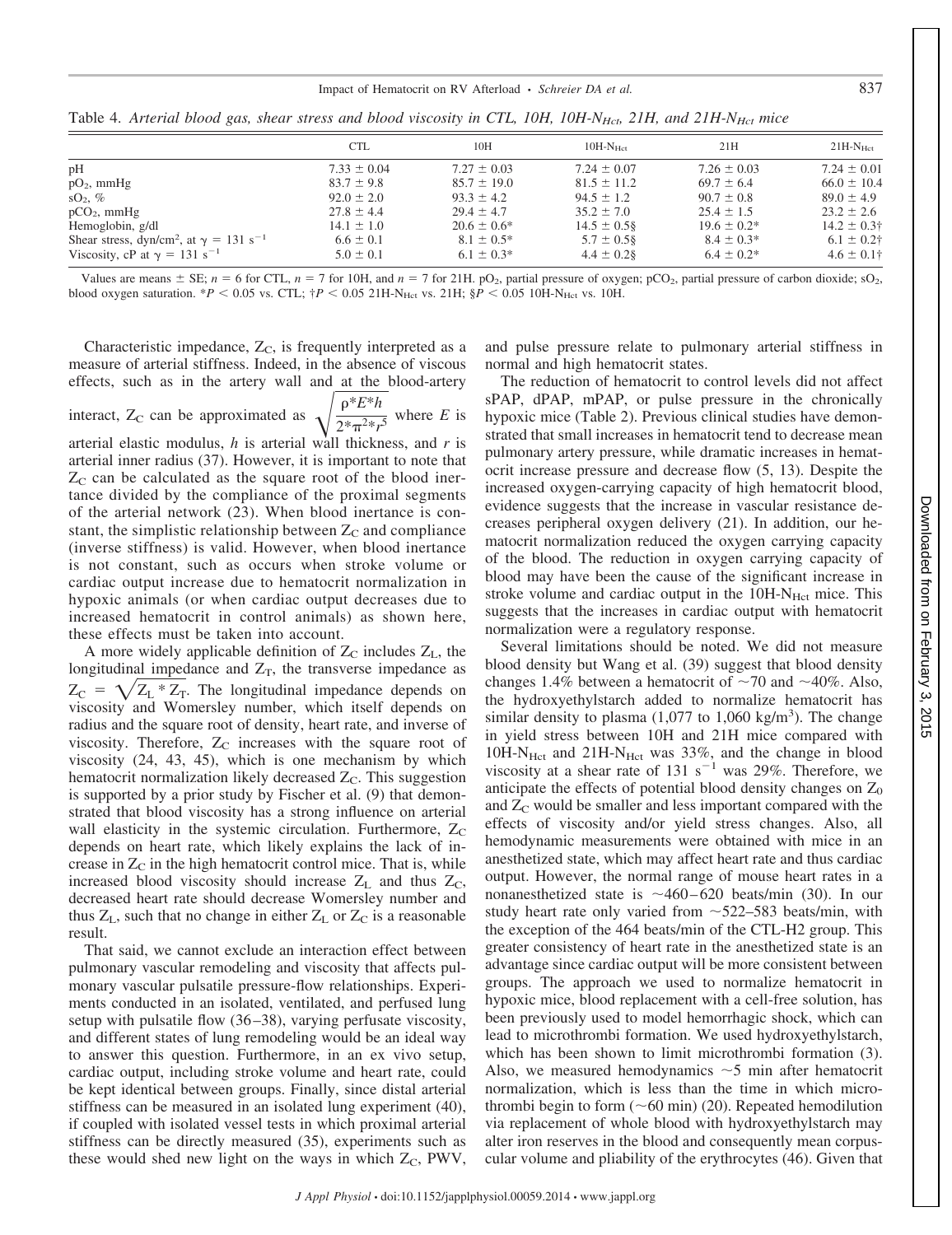hemodilution in this study was acute and only occurred once per animal, red blood cell mechanics should not be altered. Finally, there was insufficient blood volume in each mouse to measure viscosity, arterial blood gases, and mixed venous blood gases. In future work, measuring mixed venous blood gas would provide a validation of the catheter-based CO measurement via the Fick equation.

Our results demonstrate for the first time the effects of increased hematocrit on RV afterload during the progression of hypoxic pulmonary hypertension in mice. The significant changes in  $Z_C$ , PWV, and pulmonary arterial compliance in the  $10H-N<sub>Hct</sub>$  and  $21H-N<sub>Hct</sub>$  mice suggest that decreasing hematocrit has the beneficial effect of decreasing metrics of pulsatile RV afterload, via increasing blood inertance. Clinically, these results suggest that pulmonary vascular impedance studies within the CMS population could lend valuable insight into possible changes in the pulsatile RV afterload. The return of hematocrit to control levels reduced RV afterload toward control levels, suggesting a possible route to alleviate stress on the RV caused by increased hematocrit in patients with CMS and other forms of HPH.

### **ACKNOWLEDGMENTS**

We thank Dr. Ron R. Magness and Jason Austin for assistance in performing viscosity measurements and analysis.

### **GRANTS**

This study was supported by National Institutes of Health Grants R01-HL-086939 and R01-HL-105598 (to N. Chelser), K25-HL-09749 (to K. Hunter), and HL-49210, HD-38843, and HL-117341 (to R. R. Magness).

#### **DISCLOSURES**

No conflicts of interest, financial or otherwise, are declared by the author(s).

#### **AUTHOR CONTRIBUTIONS**

Author contributions: D.A.S., T.A.H., G.S., and N.C.C. conception and design of research; D.A.S., T.A.H., and G.S. performed experiments; D.A.S., T.A.H., K.S.H., A.L., and N.C.C. analyzed data; D.A.S., T.A.H., K.S.H., J.E., A.L., and N.C.C. interpreted results of experiments; D.A.S., T.A.H., and N.C.C. prepared figures; D.A.S., T.A.H., and N.C.C. drafted manuscript; D.A.S., T.A.H., K.S.H., J.E., A.L., G.S., and N.C.C. edited and revised manuscript; D.A.S., T.A.H., K.S.H., J.E., A.L., G.S., and N.C.C. approved final version of manuscript.

#### **REFERENCES**

- 1. **Barbera J, Peinado V, Santos S.** Pulmonary hypertension in chronic obstructive pulmonary disease. *Eur Respir J* 21: 892–905, 2003.
- 2. **Barer G, Bee D, Wach RA, Sheffield S.** Contribution of polycythaemia to pulmonary hypertension in simulated high altitude in rats. *J Physiol* 336: 27–38, 1983.
- 3. **Cabrales P, Tsai AG, Intaglietta M.** Resuscitation from hemorrhagic shock with hydroxyethyl starch and coagulation changes. *Shock* 28: 461–467, 2007.
- 4. **Chien S, Usami S, Taylor H, Lundberg J, Gregersen M.** Effects of hematocrit and plasma proteins on human blood rheology at low shear rates. *J Appl Physiol* 21: 81–87, 1966.
- 5. **Cinar Y, Demir G, Paç M, Cinar A.** Effect of hematocrit on blood pressure via hyperviscosity. *Am J Hypertens* 12: 739 –743, 1999.
- 6. **D'Alonzo G, Barst R.** Survival in patients with primary pulmonary hypertension. Results from a national prospective registry. *Ann Intern Med* 115: 343–349, 1991.
- 7. **Du HK, Lee YJ, Colice GL, Leiter JC, Ou LC.** Pathophysiological effects of hemodilution in chronic mountain sickness in rats. *J Appl Physiol* 80: 574 –582, 1996.
- 8. **Effron B.** Bootstrap methods: another look at the jackknife. *Ann Stat* 7: 1–26, 1979.
- 9. **Fischer E, Armentano RL, Pessana FM, Graf S, Romero L, Christen AI, Simon A, Levenson J.** Endothelium-dependent arterial wall tone elasticity modulated by blood viscosity. *Am J Physiol Heart Circ Physiol* 282: H389 –H394, 2002.
- 10. **Fraser KL, Tullis DE, Sasson Z, Hyland RH, Thornley KS, Hanly PJ.** Pulmonary hypertension and cardiac function in adult cystic fibrosis: role of hypoxemia. *Chest* 115: 1321–1328, 1999.
- 11. **Gan C, Lankhaar J, Westerhof N, Marcus J, Becker A, Twisk J, Boonstra A, Postmus PE, Vonk-Noordegraaf A.** Noninvasively assessed pulmonary artery stiffness predicts mortality in pulmonary arterial hypertension. *Chest* 132: 1906 –1912, 2007.
- 12. **Graber S, Krantz S.** Erythropoietin and the control of red cell production. *Annu Rev Med* 29: 51–66, 1978.
- 13. **Guilot M, Ross-Ascuitto N, Ascuitto R.** Fluid-flow energetics for curved or angulated pathways associated with staged operations for the modified Fontan procedure. *Congentical Cardiol Today* 10: 1–15, 2012.
- 14. **Hemnes A, Champion HC.** Right heart function and haemodynamics in pulmonary hypertension. *Int J Clin Pract Suppl* 62: 11–19, 2008.
- 15. **Hiestand D, Phillips B.** The overlap syndrome: chronic obstructive pulmonary disease and obstructive sleep apnea. *Crit Care Clin* 24: 551– 563, 2008.
- 16. **Hoffman JI.** Pulmonary vascular resistance and viscosity: the forgotten factor. *Pediatr Cardiol* 32: 557–561, 2011.
- 17. **Humbert M, Sitbon O, Chaouat A, Bertocchi M, Habib G, Gressin V, Yaïci A, Weitzenblum E, Cordier JF, Chabot F, Dromer C, Pison C, Reynaud-Gaubert M, Haloun A, Laurent M, Hachulla E, Cottin V, Degano B, Jaïs X, Montani D, Souza R, Simonneau G.** Survival in patients with idiopathic, familial, and anorexigen-associated pulmonary arterial hypertension in the modern management era. *Circulation* 122: 156 –163, 2010.
- 18. **Hunter KS, Lee P, Lanning CJ, Ivy DD, Kirby KS, Claussen LR, Chan KC.** Pulmonary vascular input impedance is a combined measure of pulmonary vascular resistance and stiffness and predicts clinical outcomes better than pulmonary vascular resistance alone in pediatric patients with pulmonary hypertension. Am Heart J 155: 166-174, 2008.
- 19. **León-Velarde F, Villafuerte FC, Richalet JP.** Chronic mountain sickness and the heart. *Prog Cardiovasc Dis* 52: 540 –9, 2010.
- 20. **Levin M, Pincott JR, Hjelm M, Taylor F, Kay J, Hoizel H, Dinwiddie R, Matthew DJ.** Hemorrhagic shock and encephalopathy: clinical, pathologic, and biochemical features. *J Pediatr* 114: 194 –203, 1989.
- 21. **Linde T, Sandhagen B, Hägg A.** Blood viscosity and peripheral vascular resistance in patients with untreated essential hypertension. *J Hypertens* 11: 731–736, 1993.
- 22. **Mahapatra S, Nishimura a R, Oh JK, McGoon MD.** The prognostic value of pulmonary vascular capacitance determined by Doppler echocardiography in patients with pulmonary arterial hypertension. *J Am Soc Echocardiogr* 19: 1045–1050, 2006.
- 23. **Milnor WR, Nichols WW.** A new method of measuring propagation coefficients and characteristic impedance in blood vessels. *Circ Res* 36: 631–639, 1975.
- 24. **Milnor WR.** *Hemodynamics*. Baltimore, MD: Williams & Wilkins, 1982.
- 25. **Mitchell G, Pfeffer M, Westerhof N, Pfeffer J.** Measurement of aortic input impedance in rats. *Am J Physiol Heart Circ Physiol* 267: H1907– H1915, 1994.
- 26. **Morpurgo M, Jezek V, Ostadal B.** Pulmonary input impedance or pulmonary vascular resistance? *Monaldi Arch Chest Dis* 50: 282–285, 1995.
- 27. **Moudgil R, Michelakis ED, Archer SL.** Hypoxic pulmonary vasoconstriction. *J Appl Physiol* 98: 390 –403, 2005.
- 28. **Porterfield JE, Kottam A, Raghavan K, Escobedo D, Jenkins JT, Larson ER, Treviño RJ, Valvano JW, Pearce a J, Feldman MD.** Dynamic correction for parallel conductance, GP, and gain factor, alpha, in invasive murine left ventricular volume measurements. *J Appl Physiol* 107: 1693–1703, 2009.
- 29. **Pratali L, Allemann Y, Rimoldi SF, Faita F, Hutter D, Rexhaj E, Brenner R, Bailey DM, Sartori C, Salmon CS, Villena M, Scherrer U,** Picano E, Sicari R. RV contractility and exercise-induced pulmonary hypertension in chronic mountain sickness: a stress echocardiographic and tissue Doppler imaging study. *JACC Cardiovasc Imaging* 6: 1287–1297, 2013.
- 30. **Späni D, Arras M, König B, Rülicke T.** Higher heart rate of laboratory mice housed individually vs. in pairs. *Lab Anim* 37: 54 –62, 2003.

Downloaded from on February Downloaded from on February 3, 2015

نب  $.2015$